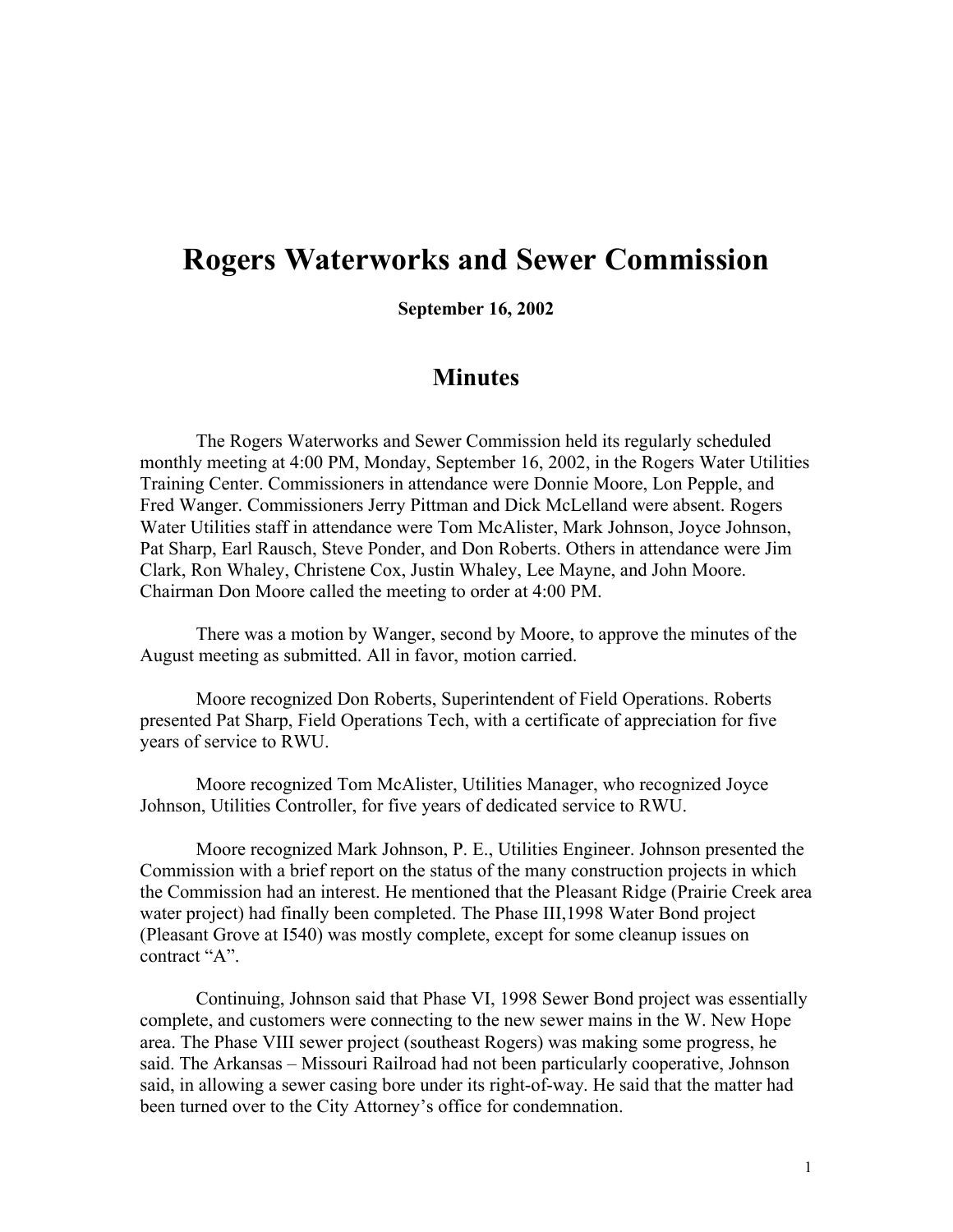Moore recognized Lee Mayne of Sand Creek Engineering, representatives of the developers of Avalon Subdivision in Benton County. Mayne presented the Commission with a letter from Tim Sorey that outlined the latest offer from the Silver Linings, Ltd., the developers of Avalon. The developers were offering to pay a flat fee of \$50,000 to RWU in lieu of off-site water system improvements required by RWU staff. The letter said that the developer would also pay to RWU \$2000 per meter at the time of connection, to help retire the debt owed on the old Horseshoe Bend-Highway 94 East Water Association. The letter said that sprinkler systems would not be allowed unless they connected to individual wells.

Tom McAlister said that he and the engineering staff had met with Sorey and the developer to work out this compromise. He said that the Utilities had a plan to improve the water system as growth dictated, without the use of City monies. In-house engineers had studied the hydraulic model of the water system, and determined that eventually, demand in the system would require an additional 12,000 feet of 12-inch main, at a cost of about \$700,000 in today's dollars. McAlister said that the Commission should institute a connection of \$4000 per meter in this area of the County, in order to pay for the necessary water system improvements.

Continuing, McAlister questioned some items in Sorey's letter to the Commission. He said that the \$50,000 payment and the \$150 per meter connection fee must be paid before the water was turned on to the subdivision. At this point Mayne objected on his client's behalf, noting that the developer had already agreed to pay \$50,000. McAlister said that every developer paid the connection fee, regardless of other fees that might be assessed. He noted that the \$2000 per connection fee went into a fund to pay the debt, and the \$50,000 would go into another fund for future improvements, and the connection fees went in to another established escrow account, to fund system improvements. The developer Whaley gave verbal assent to the additional connection fee.

McAlister said that the City Council would need to approve the water extensions as well. McAlister said that the developer needed to proceed with his project. There was a motion by Pepple, second by Wanger, to recommend the water extension to the City Council, provided: 1. Payment of \$50,000 in aid of construction and \$3600 for 24 meters received before water service would be established, 2. The developer would establish a Property Owners Association that would be responsible to pay the \$2000 per meter debt service fee, 3. There would be no automatic sprinkler systems connected to the public water system, and 4. That a \$4000 per connection charge would be collected on the old rural water system until such time that water system improvements were warranted and monies were available. All in favor, motion carried.

Moore recognized Joyce Johnson, Utilities Controller. Johnson presented the Commission with financial sheets for August. There were no exceptions taken to the financial sheets as presented.